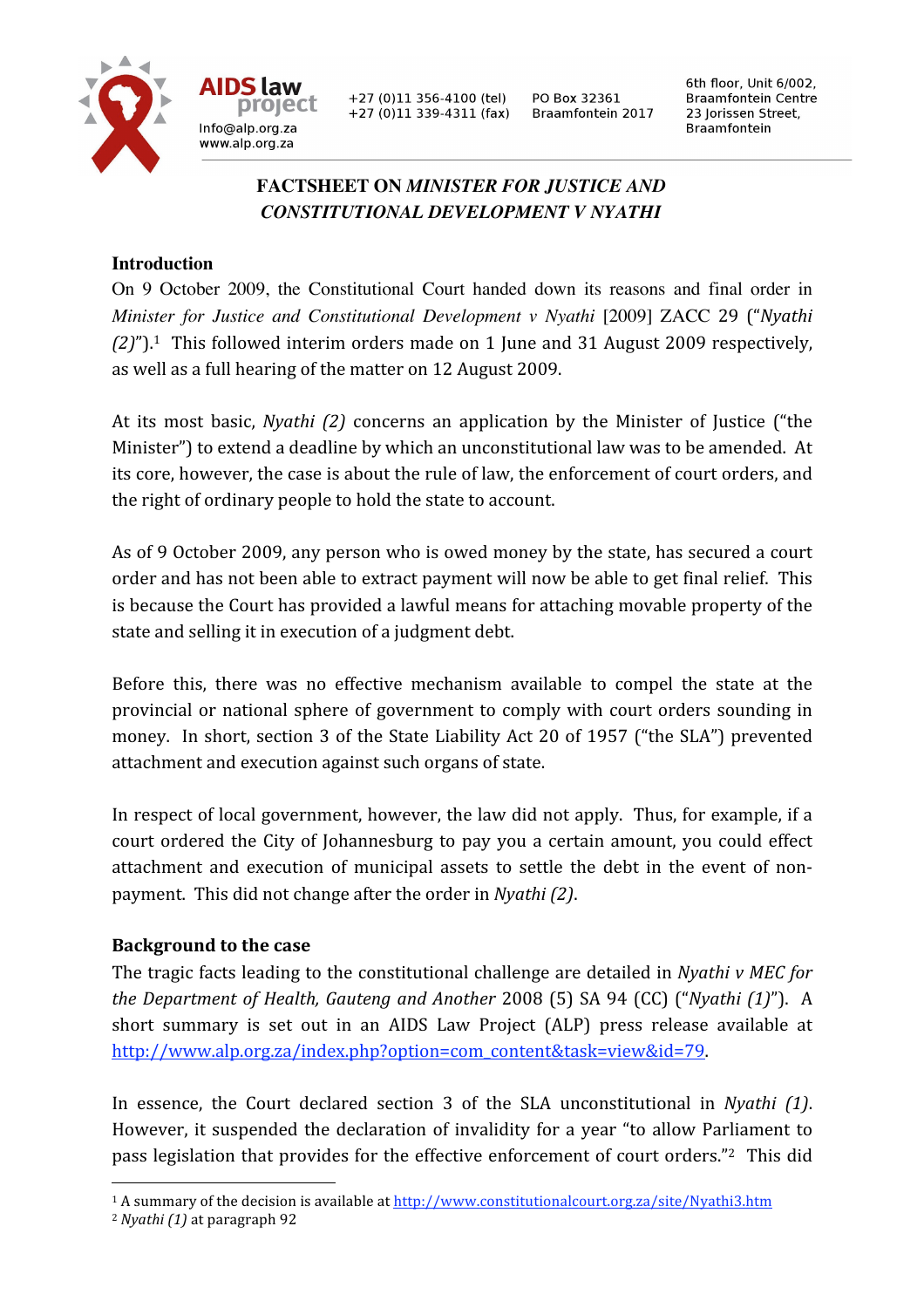not
happen.

Instead
of
ensuring
that
the
law
was
amended
in
time,
the
Minister
requested
the
Court – at the eleventh hour – to extend the period of suspension. In effect, he asked that an unconstitutional
state
of
affairs
be
allowed
to
continue
because
of
government's
failure to
comply
with
the
Court's
order
in *Nyathi
(1)*.

A
short
extension
– until
31
August
2009
– was
granted
on
1
June
2009. Full
argument on
the
matter
was
heard
on
12
August
2009. Alongside other
interested parties,
the ALP - as *amicus curiae* ("a friend of the court") - argued against the extension of the status
quo.

## **ALP's
role
in
the
case**

In her judgment in *Nyathi (2)*, Justice Mokgoro refers to a number of the ALP's submissions. Some of these were made in our written submissions<sup>3</sup> and in oral argument; others were made in response to the draft order of 31 August 2009 in respect
of
which
the
Court
requested
further
input.

Importantly, the judgment considers and appropriately addresses the following three submissions
made
by
the
ALP:

- If interim relief were to be provided, there would be no problem in principle with extending the suspension of invalidity;<sup>4</sup>
- As section 3 of the SLA does not apply to local government, the Court's final order should not apply to this sphere of government;<sup>5</sup> and
- Applications to prevent sales in execution that are "not in the interests of justice" should not be unduly delayed by the state's failure to identify alternative property that may be attached and sold in execution.<sup>6</sup>

In addition to substantive input, the ALP led in drawing attention to the case and the Court's call for interested parties to oppose the Minister's application.<sup>7</sup> It has also ensured a coordinated civil society response to draft bills that - if promulgated in their current
form
–
would
fail
to
give
effect
to *Nyathi
(1)*. 8

## What is the process to follow in the event the state does not pay?

Should the relevant national or provincial department fail to pay within 30 days of a

 $\overline{a}$ 

<sup>3</sup> These submissions are available at http://www.constitutionalcourt.org.za/Archimages/13737.PDF

<sup>4</sup> Paragraph 33

<sup>5</sup> Paragraph 39

<sup>6</sup> Paragraph 44

<sup>7</sup> The Law Society of South Africa successfully applied to be admitted as an intervening party. Like the ALP, the Legal Resources Centre and Freedom Under Law successfully applied to be admitted as *amici curiae*. Justice Mokgoro expressly recognises the value of their submissions in her judgment.

<sup>8</sup> This submission is available from the ALP upon request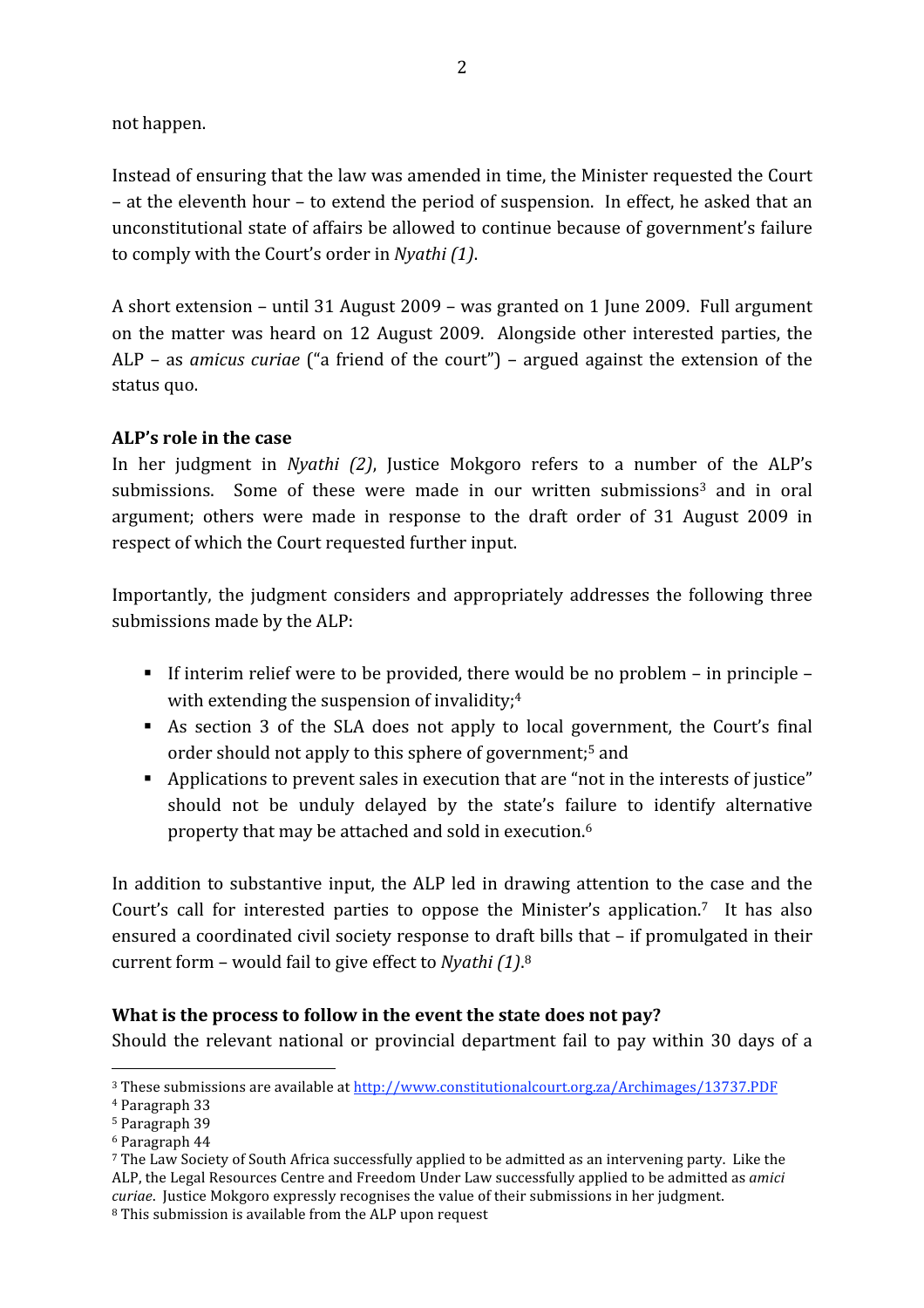final
court
order,
the
following
steps
should
be
taken:

- 1. The
judgment
creditor
 the
person
to
whom
the
state
owes
money
 must
serve the
court
order
in
accordance
with
the relevant rules
of
court
on
the
following persons: the
relevant
treasury,
the
State
Attorney,
the
relevant
accounting
officer and
the
relevant
Minister
or
MEC;
- 2. Together with this court order, the judgment creditor must provide the officials identified above with a certificate issued by the registrar or clerk of the relevant court
certifying
that
no
appeal,
review
or
rescission
proceedings
are
pending
in respect of the relevant order – in other words, that it is a final order;
- 3. The relevant treasury then has 14 days to ensure that the judgment debt is settled – which may
include
the
treasury
itself
making
payment
on
behalf
of
the relevant department – or that "acceptable arrangements" have been made with the
judgment
creditor
for
the
money
to
be
paid;
- 4. If
the
relevant
treasury
fails
to
do
this,
the
judgment
creditor
may
then
apply
for a writ/warrant of execution in terms of the relevant rules of court against movable
state
property used
by
the
relevant
department;
- 5. Once
the
writ/warrant
of
execution
has
been
issued,
the sheriff
of
the relevant court
shall
attach
but
not
remove
the
identified
property;
and
- 6. Once 30 days have passed, the sheriff may ordinarily remove and sell the attached
movable
property
in
execution
of
the
judgment
debt.

Importantly, the sheriff may not remove and sell the attached movable property if the court
that granted
the
original
order stays
the execution
of
the attached assets – this may only be done upon application by a party having a direct and material interest.<sup>9</sup> In practice,
only
the
relevant
department
has
such
an
interest.

If a department wants to stay the execution, it will not only have to justify why execution of the attached property is not in the interests of justice, it will also ordinarily have to identify suitable alternative property that may be attached. At this point, it may simply be easier for the state to settle the debt directly.

According to Justice Mokgoro, "it will [ordinarily] be in the interests of justice to grant a stay where the assets to be attached are reasonably necessary to sustain effective administration or to provide a minimum level of basic services."<sup>10</sup> This, however, will be
for
a
court
to
decide
on
the
basis
of
the
available
evidence.

## **What
about
the
SLA?**

 $\overline{a}$ 

Government has until 31 August 2011 to amend or replace the SLA. If it fails to do so, section
3
will
automatically
become
invalid
and
the
interim
order
– the
essence
of
which

<sup>9</sup> This application must be made within 30 days of the writ/warrant of execution having been issued. <sup>10</sup> Paragraph 43